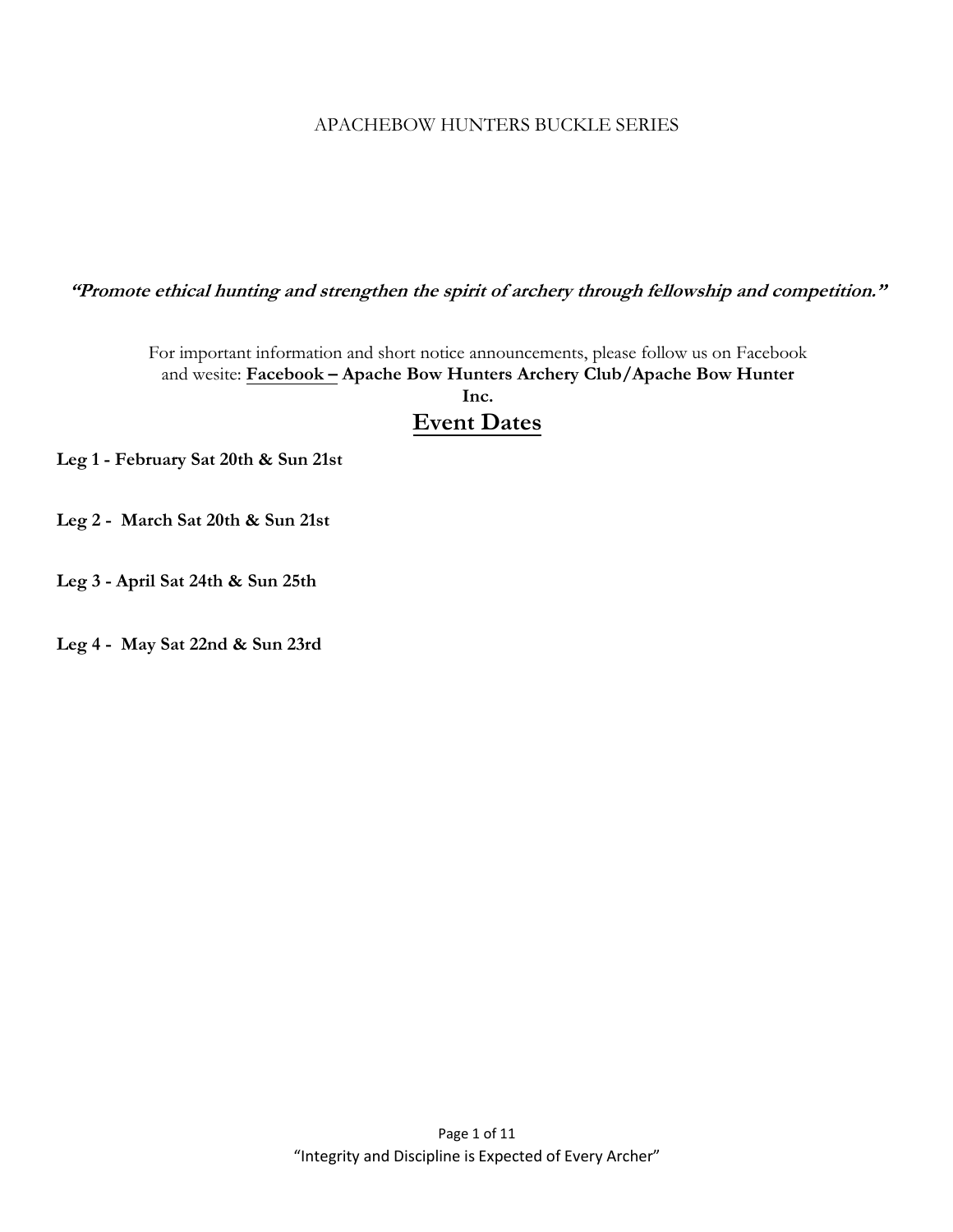# **\*\*RECOMMENDATION\*\***

#### **Archers (individual, parent/guardian of a minor) should check-in (confirm registration) with event staff PRIOR to participation in event activities.**

# **1. FORMAT**

- Club will track scores and the number of 12s for all archers.

-An archer can not change classes through the series, so please do your diligence.

- An archer's highest three leg scores will be used to calculate the overall results of the applicable class.

#### **Top Three Positions** – If a tie exists, the archer with the highest total number of 12s from their three

highest leg scores in the same class will win. If a tie still exists, the club  $(4<sup>th</sup> Leg)$  will declare a shoot-off. A shoot-off will consist of a 3D animal set at an unknown distance within the limits of the relevant class (unless the tie is in a known distance class). The archer with the highest score will be declared the winner. This process will be repeated until a winner is declared.

- If only one archer is present at the shoot-off, he or she will be declared the winner.

### **Performance Limits**

#### **Adult and Youth Compound Classes (Excluding Known Yardage Classes)**

- Speed limit of 310 feet per second (3% for equipment variances 320 fps).
- Absolute maximum of 320 fps (Penalty: Disqualification for the applicable leg listed as 1 point for each day). **The rule is 310 fps; 320 fps is to compensate for temperature, altitude, equipment variations, etc. If an archer is flirting with 320 fps, the archer is doing so by choice. No excuses if an archer shoots ABOVE 320 fps.**
- Archers must present their equipment for inspection if their course score is **ABOVE** the daily course inspection score for their applicable class. **Archers are well aware of their course score and are responsible for presenting their equipment.** If an archer does **NOT** score above the daily course inspection score, no inspection is required for the applicable day.
- Archers with scores above the daily course inspection score on both days must present their equipment on both days.
- **Archers who are required to present their equipment for inspection must proceed directly to the inspection area after turning in scorecards (preferably as a group).**
- **-** Club (chronograph official) has the **option** of selecting the arrow to be shot during the inspection.
- Archers must come to full draw and **HOLD** until told to release. No quick releases allowed. If chronograph official believes that the archer quick released, the official has the authority to make the archer shoot again.

| <b>Class</b>              | Daily Course Inspection Score |
|---------------------------|-------------------------------|
| MP, MO, SR, YM            | Inspection Score >270         |
|                           |                               |
| FO,FP,YF                  | Inspection Score > 250        |
|                           |                               |
| KNOWN, TRAD, CUBS, PEEWEE | No Inspection Required        |

#### **PERFORMANCE LIMITS**

#### **NO SPEED RESTRICTION FOR KNOWN YARDAGE CLASSES.**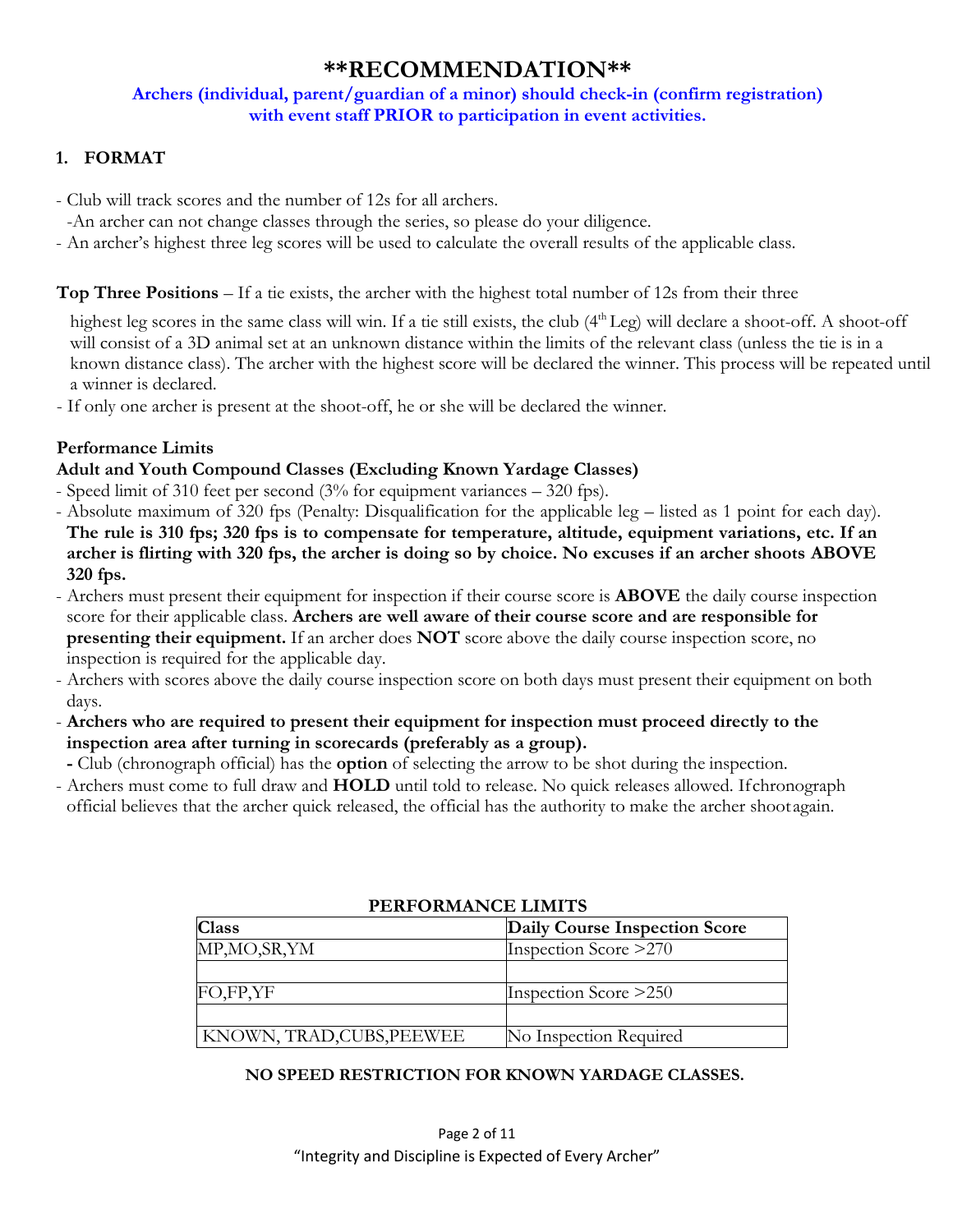### **Cub Classes**

- All Cub shooters (100% inspection) must present their equipment on both days to be eligible for awards.

Draw weight limit of 40 pounds (3% for equipment variances). Absolute maximum draw weight of 42 lbs. (> 42 lbs., draw weight must be turned down and rechecked). Draw weight must **NOT** be re-adjusted after inspection

(Penalty: Disqualification for the applicable leg).

#### **Inspection Equipment and Procedures**

- Club is responsible for equipment (chronograph, draw weight scale, etc.) and personnel (chronograph official) required to check for compliance.
- For consistent chronograph readings, archers will shoot with their lead foot on a line in the front of the chronograph. The line will be five feet from the closest leg of the tripod.

# **2. COURSES**

### **Adult and youth classes will shoot one 30 target course per weekend.**

30 Targets Total for the Event

#### **PeeWee and Cubs classes will shoot one 30 target course.**

30 Targets Total for the Event

### **3. AWARDS**

- The 1st,2nd,3rd places of each "unknown yardage" and "known yardage" classes will be awarded a belt buckle.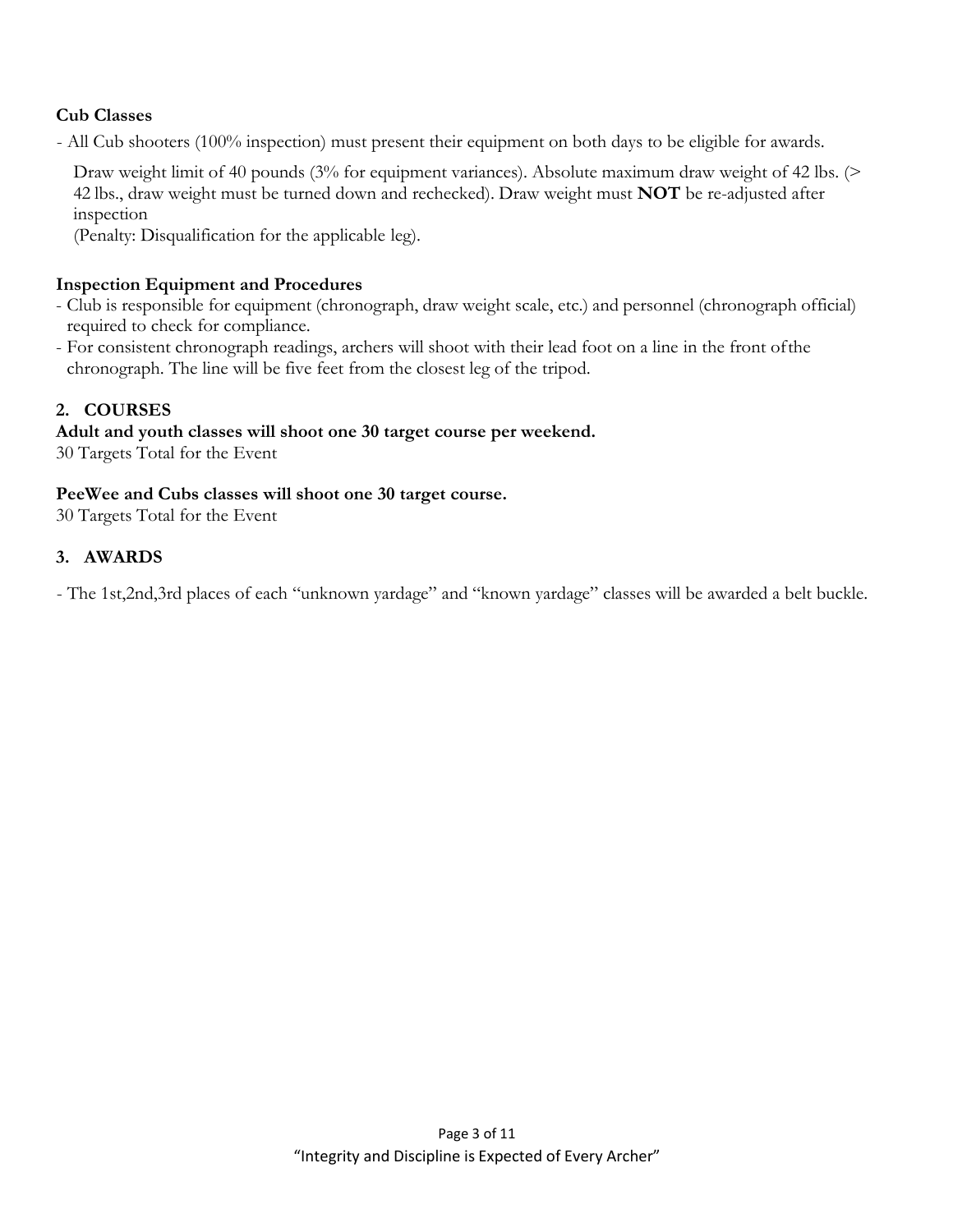#### **4. BUCKLE SERIES CLASSES**

-Seniors

- Known male
- -Known female
- -Male open
- -Female open
- -Male pins
- -Female pins
- -Male traditional
- -Female traditional
- -Youth male
- -Youth female
- -Cubs
- -Peewee

**5. MAXIMUM YARDAGES (color of markers to minimize confusion.**

**Blue - 50 yards**  MBO and KM

**Green - 45 yards**  MP, SR,KF,FO

**Pink - 40 yards**  FP

**Yellow - 35 yards**  YM

**Orange - 30 yards**  MTRD and YF

**Purple - 25 yards**  FTRD, CUBS

**White - 15 yards**  PeeWee

### **6.TARGETS**

- Targets shall consist of 3D type animal targets having an official IBO and/or ASA scoring areas (If multiple rings are within the 10 ring, the center ring will be used and scored a 12).
- Targets shall be set at unmarked distances; except for the known yardage courses.
- **Personnel who intend to participate in the applicable leg (competition) and assist with competitive course**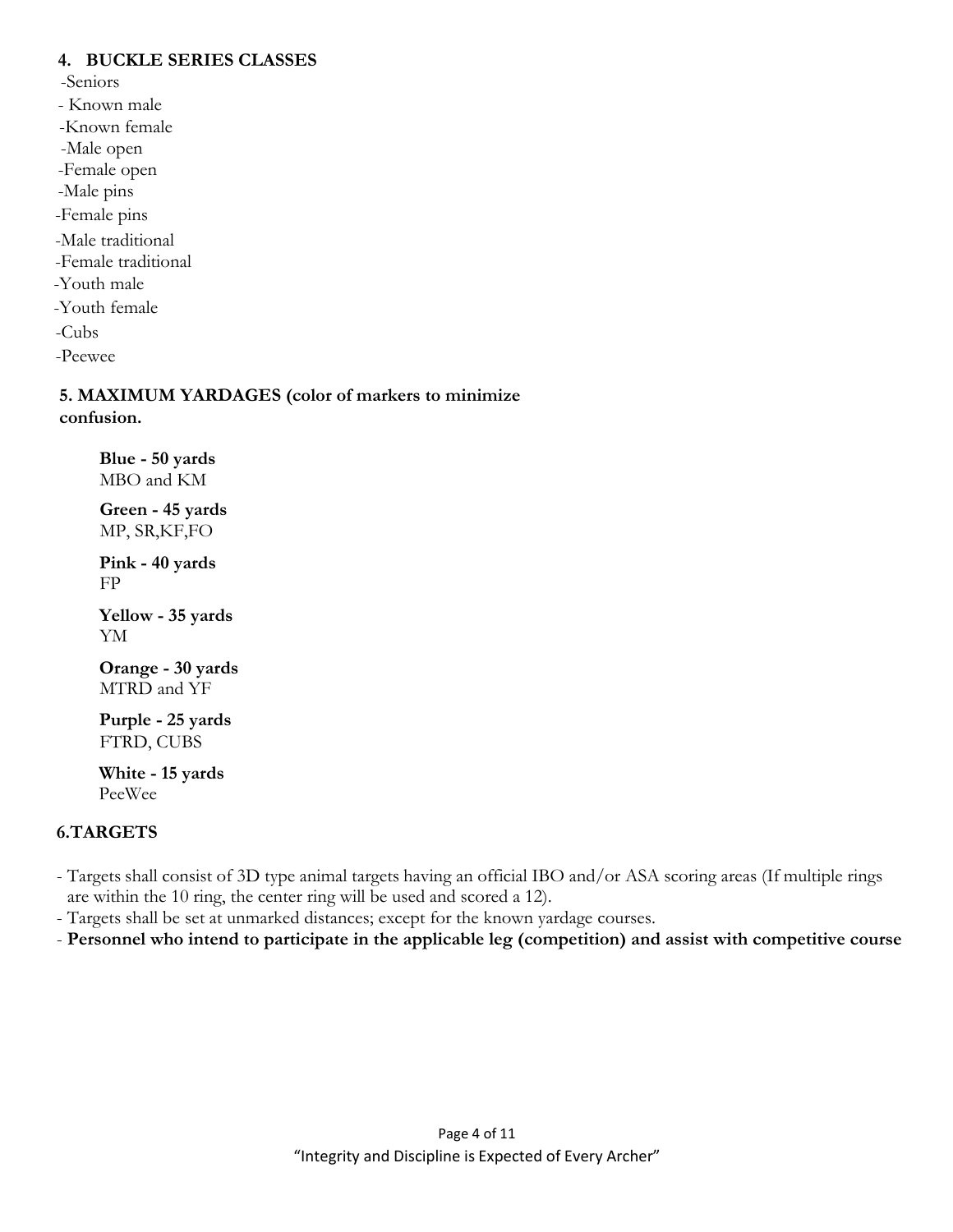#### **setup (i.e. carry targets); are NOT allowed to set the competition yardage markers.**

- Targets should be set so they are distinguishable with the vital area (8 ring) **unobstructed and visible to ALL adult and youth archers (consider left and handed archers, short and tall archers, etc.).**
- Care shall be taken by the host club when setting targets not to over rotate or excessively lean the targets to ensure that the entire vital area can be shot safely.

If a target is leaned back (extreme angle) and the target cannot be adjusted by the shooters (correct a safety issue), the shooters must then notify a range/event official (do not shoot the target).

### **- Host clubs have the option of resetting the targets to different distances between day 1 and day 2.**

# **7. SCORING AREAS**

### **Scoring will be as follows:**

- Circle within the 10 ring  $= 12$  points

If multiple circles are within the 10 ring, the CENTER RING will be scored a 12.

- Circle inside the vital area = 10 points

 $-$  Vital area  $= 8$  points

- The remainder of the animal  $=$  5 points

Some animals have material surrounding the actual outline of the animal. This material  $= 0$  points

- Failure to hit target (arrow does not stick in target)  $= 0$  points

- Horns or Hooves (If applicable)  $= 0$  points

### **- If more than one scoring area is visible on a target, the forward or center scoring area will be scored.**

# **8. GENERAL EQUIPMENT**

- Arrow Weight

It is the individual competitor's responsibility to ensure that their arrows meet the manufacture recommendations for minimum arrow weight per pound of draw weight. It is the individual competitor's responsibility to know and follow the limitations on arrow weight.

- Maximum Draw Weight

```
Cub Classes: 40 pounds (42 lbs. max.)
```
- Overdraws

Overdraws are permitted in all classes except MTRD and FTRD.

- Sights

- -- There is no limit to the number of pins on a sight.
- -- Sights that project a laser light or other aiming dot on the target are not allowed.
- -- A verifier or clarifier style peep sight will be allowed in all classes that permit the use of sights.
- -- Sights with a built-in ranger finder must shoot Known Open (KMO or KFO)

# **9. EQUIPMENT REQUIREMENTS BY CLASS**

# **PeeWee (PW), Cub Male (CM), and Cub Female (CF)**

A compound, recurve, or longbow shot with or without sights. **A sight shall have fixed pins, cross hair, or circle style pins without lens or magnification.** . A sight may have a rear aperture (i.e., peep sight or fixed rifle type sight). Sights may **NOT** be adjusted after entering the shooting course. Only **ONE** stabilizer may be used. The stabilizer shall be no more than 12-inches long, and extend no more than 12 inches from the point of attachment to the riser of the bow. Additional counter balances or weighted attachments are prohibited. (For the purposes of this rule, any device adding length or weight to the stabilizer shall be considered part of the stabilizer and shall be subject to the 12-inch rule.). Un-weighted vibration dampeners are not considered to be stabilizers; however, un-weighted vibration dampeners attached to the stabilizer are measured as a part of the stabilizer and are subject to the 12-inch rule above. Equipment in this class may be shot with any manner of release. **SAFETY RECOMMENDATION: Use a "field quiver" (arrows pointed to the rear of the body), a bow** 

# **quiver, or parents carry the arrows.**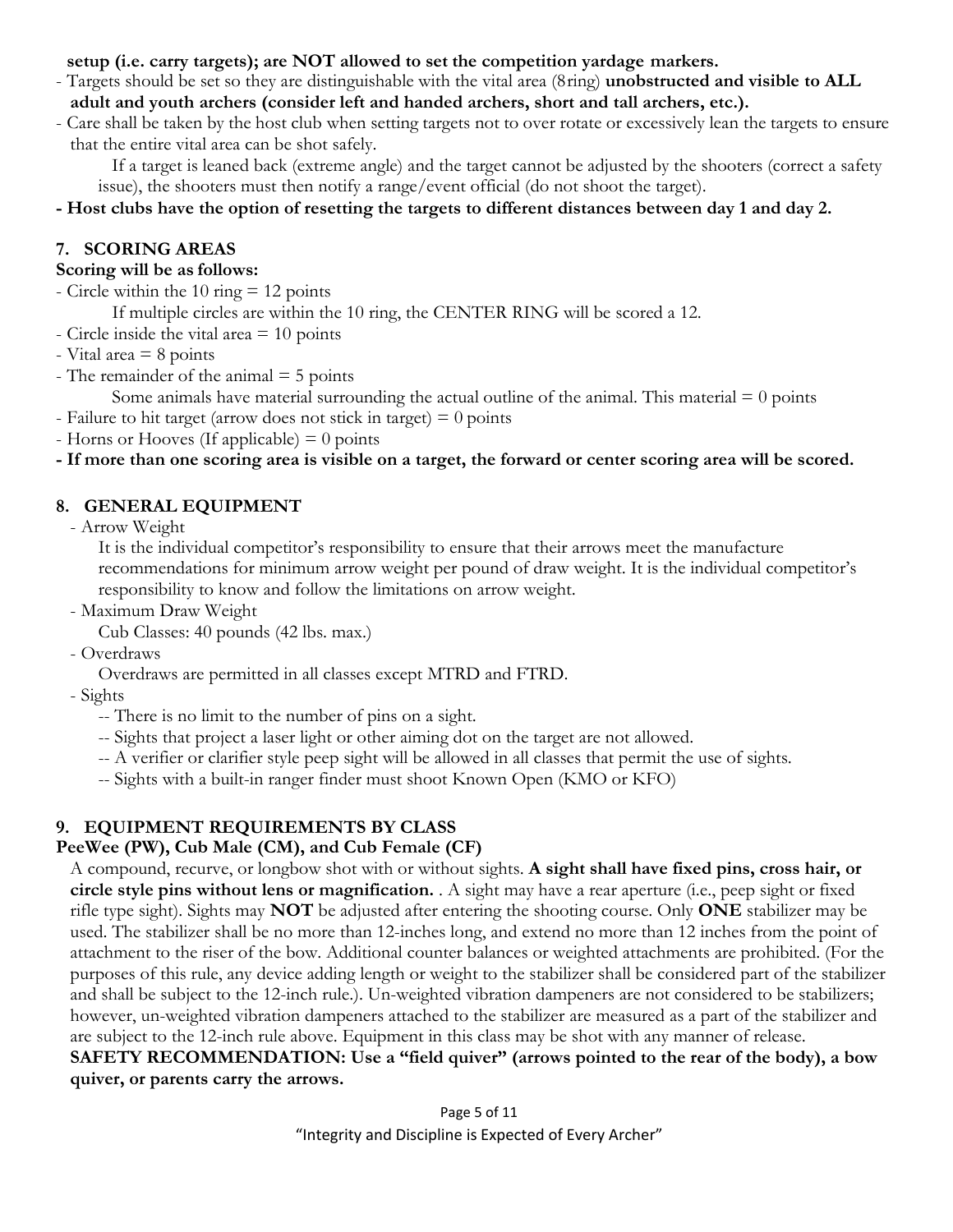### **Youth Male and Youth Female (YM/YF)**

A compound, recurve, or longbow shot with or without sights. **A sight shall have fixed pins, cross hair, or circle style pins without lens or magnification.** A sight may have a rear aperture (i.e., peep sight or fixed rifle type sight). Sights may **NOT** be adjusted after entering the shooting course. Only **ONE** stabilizer may be used. The stabilizer shall be no more than 18-inches long, and extend no more than 18 inches from the point of attachment to the riser of the bow. Additional counter balances or weighted attachments are prohibited. (For the purposes of this rule, any device adding length or weight to the stabilizer shall be considered part of the stabilizer and shall be subject to the 18-inch rule.) Un-weighted vibration dampeners are not considered to be stabilizers; however, un-weighted vibration dampeners attached to the stabilizer are measured as a part of the stabilizer and are subject to the 18-inch rule above. Equipment in this class may be shot with any manner of release.

**Known Yardage Classes** – Individuals will **REQUIRE** a rangefinder. Yardage will **NOT** be marked by the host clubs. If needed, archers in the same group are allowed to share range finders.

#### **Male Bowhunter Open (MBO), Female Bowhunter Open(FBO), Known Male(KM), and Known Female(KF)**

A compound, recurve, or longbow shot with no restriction on sights, stabilizers, or style of release.

#### **Male Bowhunter Release (MBR) and Female Bowhunter Release (FBR)**

A compound, recurve, or longbow shot with no restriction on stabilizers or style of release. A sight shall have fixed pins, cross-hair, or circle style pins without a lens or magnification. . Sights may **NOT** be adjusted after entering the shooting course.

#### **Bowhunter Seniors (BSR)** Archers 50 years of age or older.

A compound, recurve, or longbow shot with no restriction on sights, stabilizers, or style of release.

### Page 6 of 11 "Integrity and Discipline is Expected of Every Archer"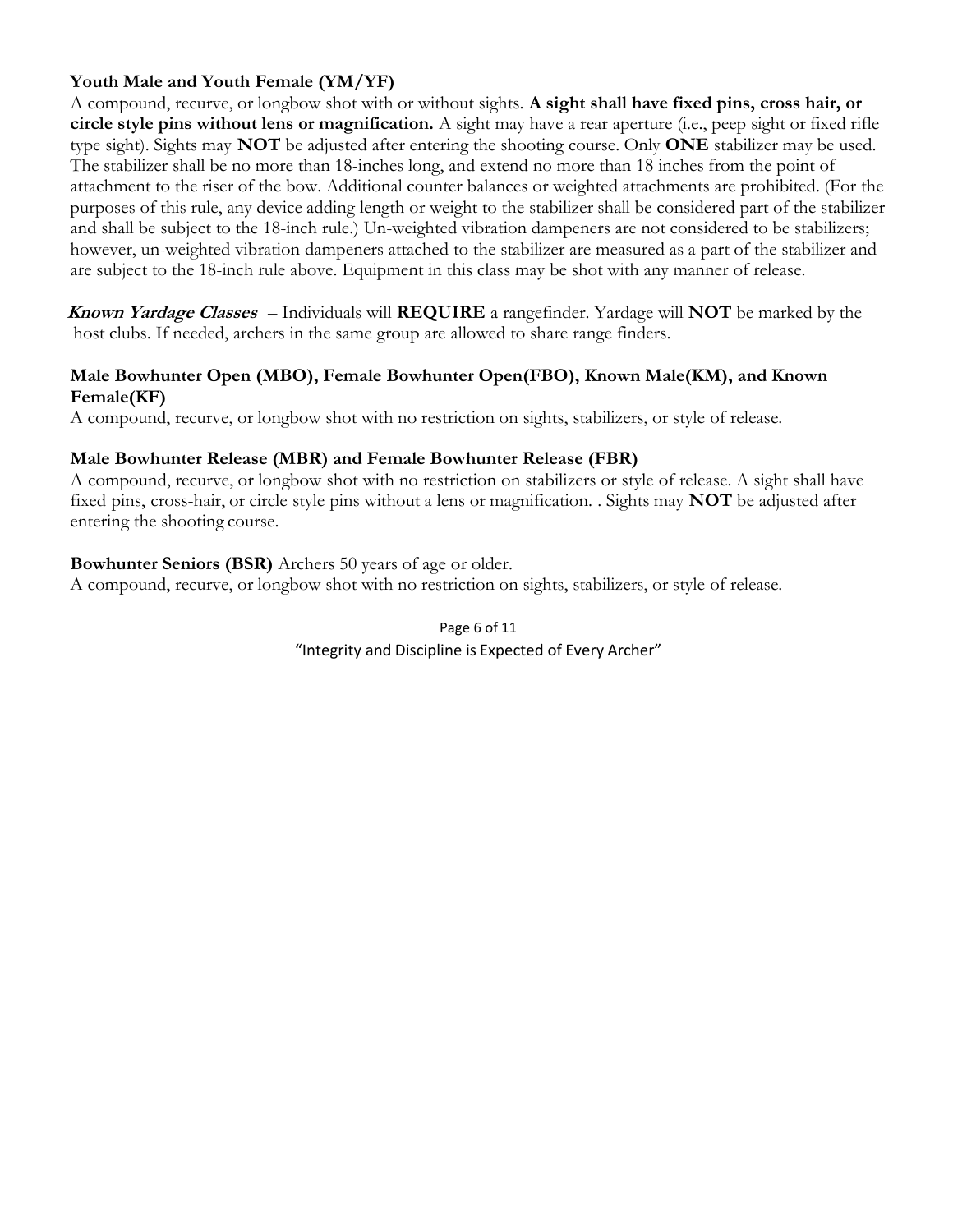### **Male Traditional (MTRD) and Female Traditional (FTRD)**

A recurve or longbow shot with fingers directly contacting the bowstring using a glove, finger tab, or bare fingers. Archers may use up to two (2) nock locating devices, but they must use the same nocking point and anchor point for each shot and the index finger must contact the string in the same place for each shot. The index finger must touch the nock of the arrow. Face or string walking is not permitted. No sighting device of any kind may be used. There shall be no markings on the bow or bowstring (intentional or accidental) that could be construed as sighting marks. No type of draw check will be allowed. No stabilizers, counterbalances, or weights of any kind may be attached or built into the bow, except a quiver clearly designed to hold arrows.

# **10. SHOOTING RULES**

- **Competitive course must be shot in sequential order. Example: start on target #3, finish on target #2.**
- Shooting groups shall **NOT** consist solely of friends and/or relatives. The archers in a group of close friends and/or relatives are required to make officials aware of this situation. Failing to do so is considered unsportsmanlike conduct. Refer to Section 14 – Unsportsmanlike Conduct.
- In a group that contains archers shooting from different markers, the archers shooting from the farther markers must shoot first. No archer shall approach a target prior to the entire group shooting.
- When shooting, the archer must touch the appropriate marker with some part of his or her body or stand directly over the yardage marker (straddle). At times, yardage markers will be set to challenge the archer with various shooting positions.
- **Each archer shall be allowed a maximum of two (2) minutes to complete his or her shot.**
	- -- Time will begin for the first archer when the previous group clears the target. Time will begin for the next archer when the previous archer releases his or her arrow.
	- -- After shooting, the shooter must **immediately** clear the marker for the next shooter. Using binoculars from the shooting marker after the shot is prohibited.
- **No more than two letdowns within the time limit. Archers must shoot on the third draw. (Penalty: Zero)**
- There shall be no discussion of yardage while on a competitive course.
- **No more than ONE umbrella may be used to assist a shooter at the marker.**
	- The maximum umbrella size will be a 70" arched top (typically used in golf).
- All competitive events are based on a "free-hand" style of shooting. No archer shall use any device such as shooting sticks, slings or other such accessories or shooting positions to create a "braced" shot.
- An archer may not use parts of his or her body, the bow, or any other accessories or equipment to calculate yardage. Archers using adjustable sights may not adjust their sight elevation after drawing the bow and sighting the target.
- Once an archer begins a shooting course, he or she must finish with his or her group unless given permission to leave by a range/event official or his/her group (equipment failure). Any archer that leaves a course without the authorization from a range/event official or his/her group will **NOT** be allowed to continue.
- **No spectators are allowed on competitive courses.**
	- Exceptions:
		- 1) Accompanying an archer in the Cub or PeeWee classes. It is highly recommend that parents accompany archers in the Cub and PeeWee classes.
		- 2) Both parents are shooting competitive classes **with the same start times**. In this case, a young child (13 and under) would be allowed to accompany the applicable parent.

Other exceptions will be handled on a case-by-case basis (for example: an archer is hearing impaired.)

# **11. RANGEFINDERS, CELL PHONES, AND BINOCULARS RULES**

- An integral part of 3D competition is the archer's ability to judge yardage without the assistance of range finding devices or assistance from others. Therefore, **ANY** devices that may be used to calculate yardage and/or angles to the target are not allowed. **Exception: Known Yardage Classes**.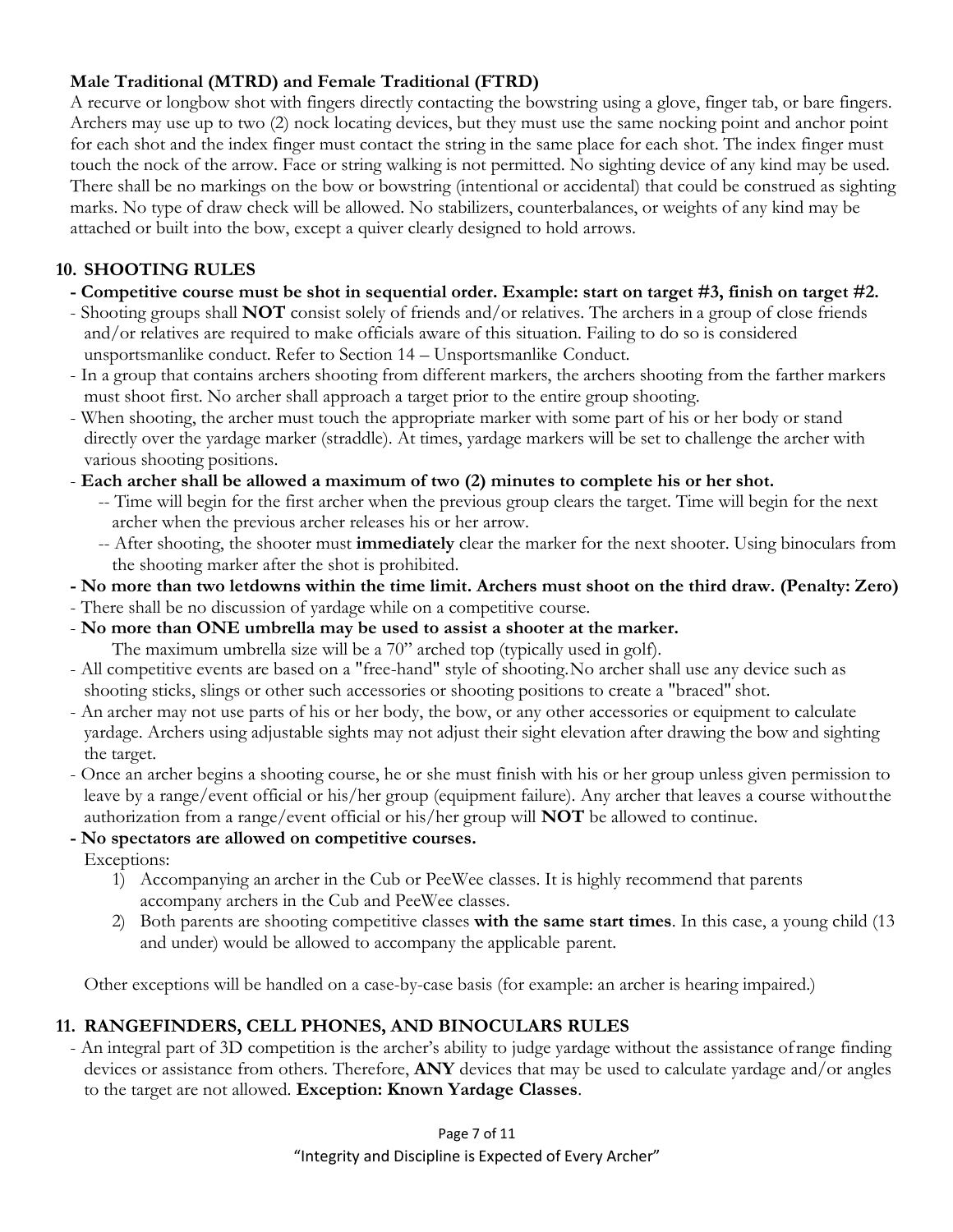- **Cell phones are ONLY to be used on a course when the group decides there is an emergency (injury, equipment failure, etc.) requiring such use OR an archer who is "on call" may answer an incoming phone call. Cell phone "texting" is NOT allowed. (Penalty: Disqualification for the applicable leg) Primary concern is communicating yardages to other archers.**
- Hand-held binoculars are allowed in all classes.
- **Binoculars with rangefinder capability are NOT allowed. Exception: known yardage classes. (Penalty: Disqualification for the applicable leg).**
- Any scribed mark (other than factory marks) on otherwise legal binoculars that could be construed as a reference point for range finding is prohibited.
- Binoculars are to be inspected by all archers within a group before the first shot of the day.
- **An archer with an adjustable sight may NOT readjust his or her sight after using binoculars at the shooting marker.**
- Archers may utilize binoculars from behind the shooting marker to view the target while waiting their turn or behind a group that is in the process of shooting the applicable target.

# **12. SCORING RULES**

- At all shooting events, a minimum of two scorecards must be completed for each archer.
- Scorecards must be split between two scorekeepers so that each scorekeeper has one card for each archer.
- Scoring will be judged by **EVERYONE** in the group (all archers must go to the target). If agreement for the higher scoring ring by the **majority** of the group is not possible (a spilt decision), the shooter will receive the higher score.
- Both scorekeepers must mark **ALL** scorecards **BEFORE ARROWS** are pulled from the target. Archers should not touch arrows until scoring is complete. Arrows pulled early will receive a zero.
- If more than one scoring area is visible on a target, the forward or center scoring area will be scored.
- An arrow touching the line (no visible gap) of a higher scoring area shall be given the higher score.
- Archers **CANNOT** lift up a target off the stake for scoring.
- Arrows must stick in the target in order to receive a score other than a zero with the exception of a complete pass-through, "robin hood", or bounce-back.
- An arrow that passes completely through a target may be scored if witnessed and agreed upon by the majority of archers in the group. A pass-through is an arrow passing completely through the target with material 360 degrees around the arrow (no bounce off), leaving a separate entrance and exit hole. If the pass-through was witnessed by a member of the group other than the shooter, and the group cannot agree, the archer may re-shoot the target before the group advances to score the target.
- All whole arrows or partial arrows that include the point, that are sticking in the target shall be scored where they penetrate the target. An arrow embedded into another arrow (Robin Hood) in the target shall be scored the same as the arrow embedded into the target.
- An arrow that hits another arrow and sticks in the target will be scored independently. If the arrow does not stick, the arrow will be scored a zero.
- A bounce-back is an arrow that squarely strikes the target and bounces back toward the shooter. An arrow that glances off the target is **NOT** considered a bounce-back. A bounce-back may be scored if the score can be agreed upon by the majority of archers in the group. If a member of the group other than the archer witnesses the bounce-back and the group cannot agree, the archer may re-shoot the target before the group advances to score the target. This rule (bounce-back) typically applies to Cub or PeeWee classes.
- An arrow released accidentally will be scored a zero unless the archer is able to retrieve the same arrow while remaining in contact with the appropriate marker with some part of his or her body and re-shoot the arrow within the two-minute time period.
- If the two scorekeepers for a group mistakenly record different scores, the inconsistent scores must be corrected as agreed upon by the majority of the group. The error must be crossed out and initialed by both scorekeepers and the correct score will be marked accordingly.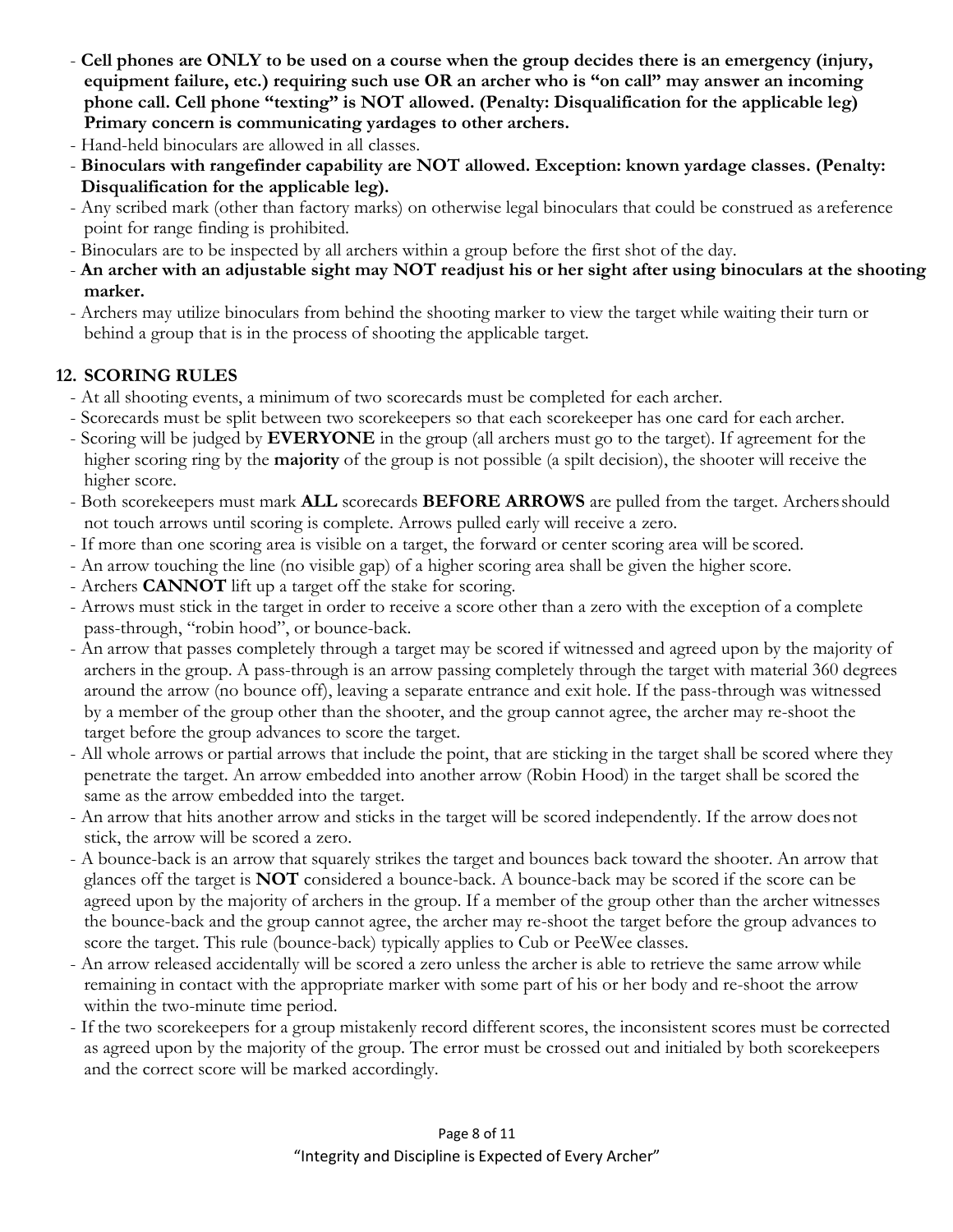- Scorecards must be legible, complete (total score and number of 12s), and signed or initialed by the archer and scorekeepers to be accepted. Scorecards cannot be changed by a competitor or scorekeeper after submitting the scorecards to a range/event official.
- Each group's scorecards must be turned in together by the **ENTIRE** group. Any attempt by an archer to knowingly falsify a score, or knowingly allow another person to falsify his or her score, shall result in a disqualification of those involved for the applicable leg.
- It is up to each archer to ensure that his or her scorecard meets the listed requirements. Duplicate scorecards will not be issued to replace lost or damaged scorecards, except in unusual circumstances approved by the host club officials.
- The club reserves the right, at its sole discretion, to correct unintentional errors including but not limited to, score tabulation, lack of initials or signature, posting, etc., which in the opinion of the club are clearly not a result of an attempted inflation or deflation of the archer's score.
- Clubs should keep scorecards until the end of the applicable calendar year.

# **13. TIE SCORES (Leg Events)** – **Top Three Positions Only**

- **14.** The total number of 12s will be used to break ties at each leg. The archer with the most 12s will be the winner. If a tie still exists, the host club will declare a shoot-off. A shoot-off will consist of a 3D animal set at an unknown distance (unless the tie is in a Known distance class), within the limits of the relevant class. The archer with the highest score will be declared the winner. This process will be repeated until a winner is declared.
- **15.** If only one archer is present at the shoot-off, he or she will be declared the winner.
- **16.** To separate the tied score in the database, the applicable club will add an additional 12 to the winner's score.

# **14. RULE VIOLATIONS, SCORING DISCREPANCIES, UNSPORTSMANLIKE CONDUCT, AND DISQUALIFICATION**

**15.** Rule Violations

Range and event officials are to be respected and have the authority to disqualify an archer from an event for unsafe behavior and/or violations of the rules**. Integrity and discipline is expected of every archer.** 

### **Compliance with the RULES is the responsibility of each of the archers. Club range and event officials are NOT expected to be at every target for every shot.**

- **16.** Protests
	- -- In the event that an archer feels that a **RULES** violation has occurred, the archer must submit an official protest in writing along with a \$20 administration fee to the club officials **within 1 hour of turning**

### **in scorecards.**

- -- The club board members who are present at the applicable
- shoot will decide the outcome of the protest.
- Scoring Discrepancies

In the event of a scoring discrepancy as a result of a simple error or mistake, the club can correct the scoring. In the event a scoring discrepancy is received after the awards ceremony, officials can correct the scoring but will **NOT** be held responsible for awards given based on the results of the event at the awards ceremony.

- Unsportsmanlike conduct will **NOT** be tolerated. Any action considered unsportsmanlike by the club will be grounds for disqualification. Examples of unsportsmanlike conduct include, but are not limited to:
	- 1. Projecting any illuminated aiming point onto a target
	- 2. Throwing equipment (bow, release, arrow, etc.)
	- 3. Littering or improper disposal of trash (broken arrows shall **NOT** be left on the courses)
	- 4. Communicating verbally or nonverbally to another archer the yardage of a particular target
	- 5. Disobeying or disregarding the orders of a range official, event official, or chronograph official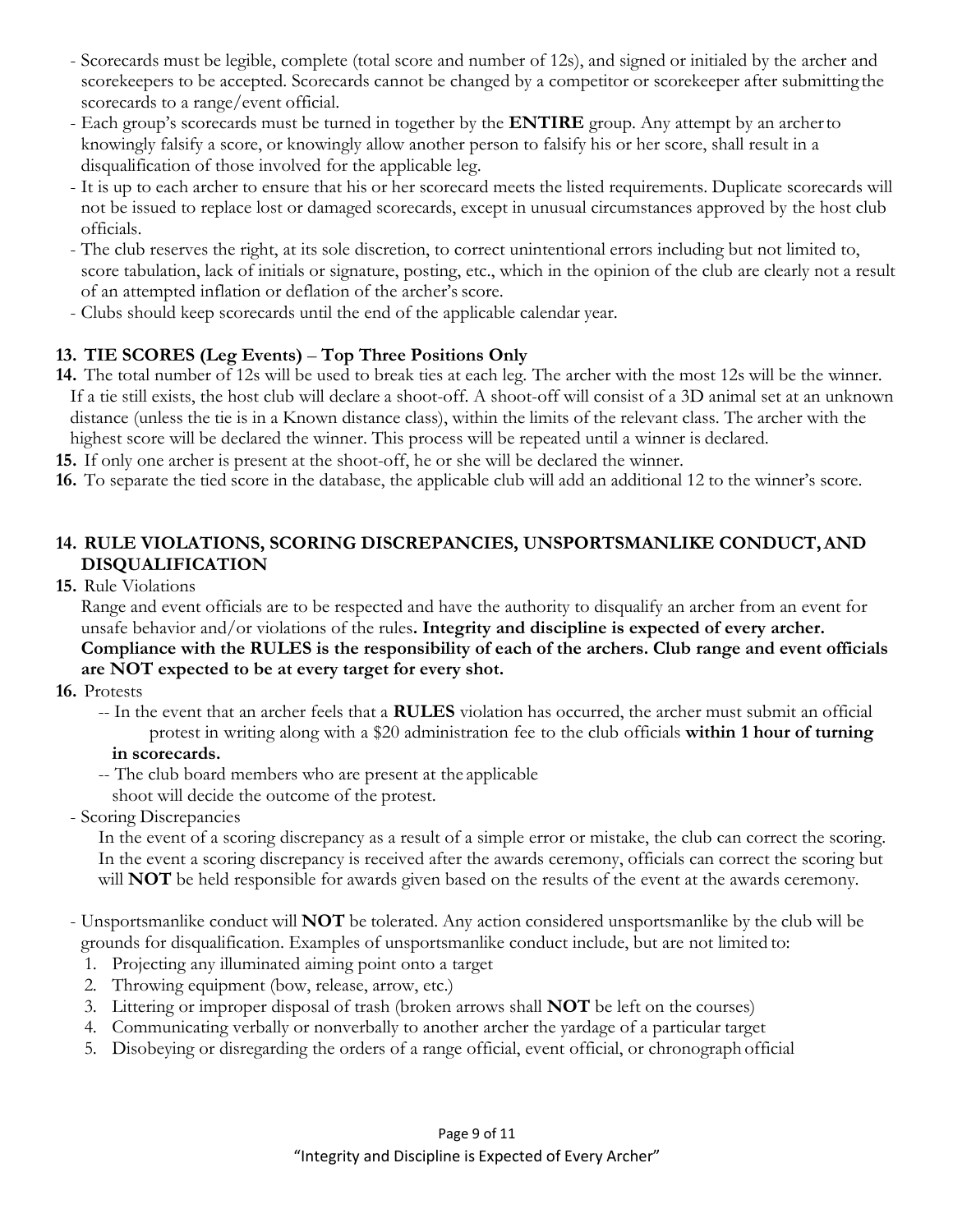- No alcoholic beverages may be carried or consumed on any shooting course, range, or practice area by anyone during shooting hours. If in the opinion of a range/event official, an archer who is under the influence of alcohol and/or drugs attempts to enter a course, range, or practice area, the archer will **NOT** be allowed to participate in the applicable event (competition or fun).
- Disqualifications

Clubs will assign a disqualified archer a score of 1 point for each course for the applicable leg.

# **15. EQUIPMENT FAILURES**

Equipment failures must be visible and agreed upon by the majority of the group (throwing your equipment is **NOT** equipment failure). The procedure for dealing with equipment failures shall be as follows:

- 1. The scorekeepers will tabulate the archer's score to that point, write "equipment failure" on the back of the scorecards of the archer with the equipment failure and sign or initial the back of the scorecards.
- 2. One scorecard will remain with the group and the remaining scorecard will be given to the archer.
- 3. If three or more archers remain in the group, they may continue shooting. If two or fewer remain, they must join the following group (so long as it does not result in a group of six or more) or step aside and wait for a range/event official before proceeding.
- 4. The archer with the equipment failure shall then cautiously proceed **FORWARD** through the course and immediately notify a range/event official. The archer will be given a time by the range official of when the repair must be completed in order to complete the course.
- 5. A range/event official will arrange for the archer to be escorted back onto the course to complete the course.
- 6. Both scorecards will be collected and marked by a range/event official.

# **16. COMPLIANCE**

- **17.** Integrity and discipline is expected of every archer. Compliance of the **RULES** is the responsibility of the archers. **Clubs range and event officials are not expected to be at every target for every shot.**
- **18.** Performance limits and draw weight limits will be inspected and enforced by the host club.
- **19.** Equipment requirements (bow, arrows, binoculars, etc.), scoring, and shooting rules must be enforced by the individual competitors.
- **20.** Clubs are responsible for obtaining liability insurance for the applicable event.
- **21.** The committee is responsible for the competition rules and format, posting event results, and presenting the awards.